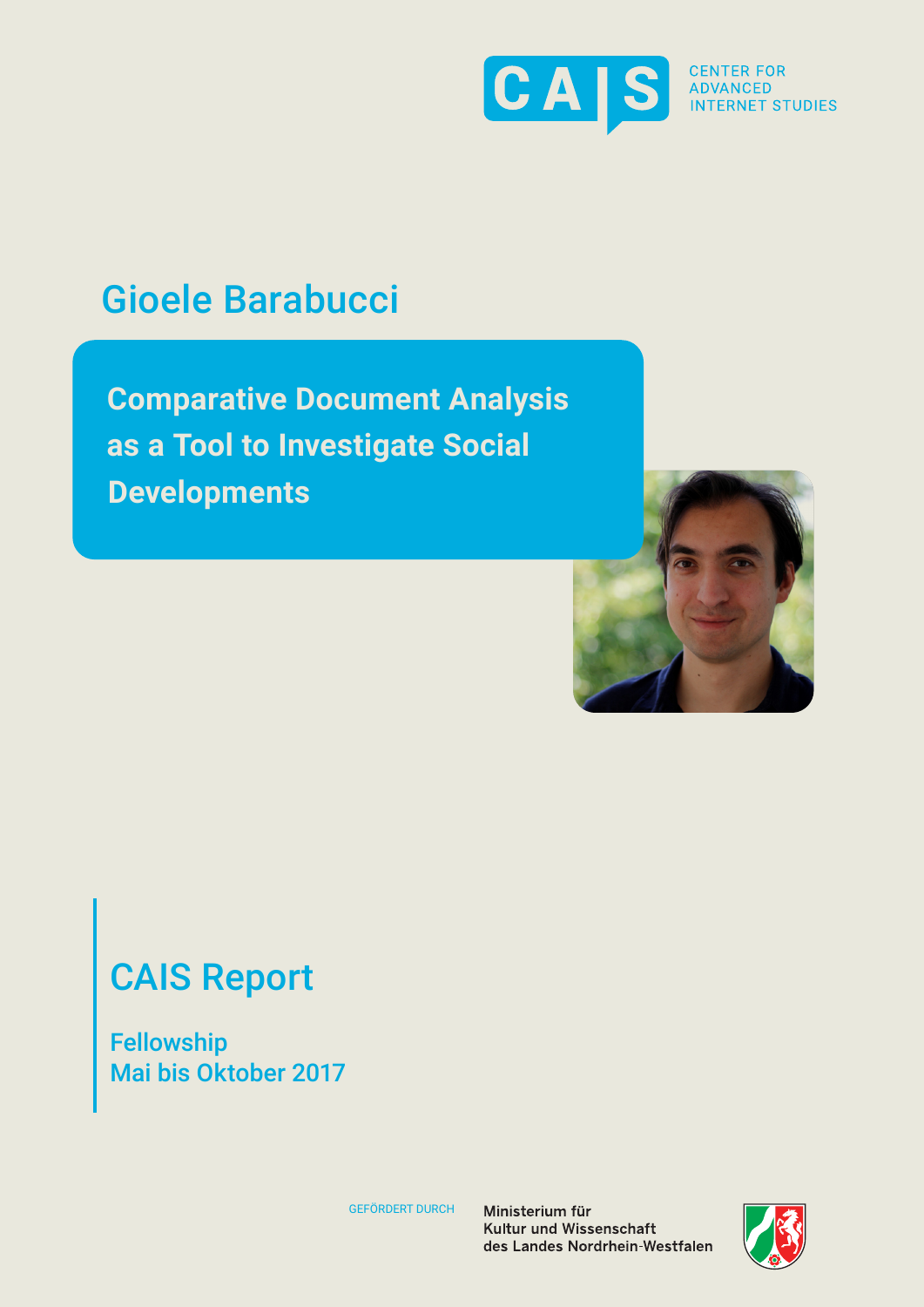# Comparative Document Analysis as a Tool to Investigate Social **Developments**

Humans have a natural tendency to produce documents that record what happens in the world around them. As time passes by, these documents are in turn modified to reflect how the world is changing. Studying how documents change, gives us insights into how societies have evolved and which trajectory they are taking.

The introduction of digital documents does not prospectively change this, but it requires the introduction of new scholarly methods to decipher and understand how this digitally stored information has been modified. The advent of networked computers, and in particular of the Internet, puts this problem on a global scale.

During my stay at the Center for Advanced Internet Studies, I investigated algorithms and computerbased techniques to explain these changes in human terms. The aim is to understand how these sterile modifications done to computer files relate to changes that happened in the real world and in society.

As a test case, I studied the evolution of the digital maps provided by [OpenStreetMap,](https://www.openstreetmap.org/#map=6/51.330/10.453) a collaborative project where thousands of volunteers are creating a freely available and extremely detailed map of the world. Many city councils, governments and other public bodies have contributed data from their systems to OSM. This data has been mechanically imported into OSM and then manually improved by many volunteers. Unfortunately, technical reasons make it impossible to give back to these virtuous entities the improved data.

To address this problem, I developed a prototype tool that can explain in human terms how a region of OSM has changed since a certain point in time. In addition to these explanations, the tool can also display in graphical form these modifications. This tool makes use of and binds together various novel conceptual frameworks: the universal delta model, the CMV+P document model, the extended unified patch format and the diffi comparison toolkit.

This tool has many possible applications:

• The human-readable explanations of the changes can be used by employers of the municipality to check if equivalent changes have been stored in their systems. Law enforcement agencies can check if the recorded changes agree with the local codes. Doing the same things using the description of the changes expressed in the OSM language is practically infeasible.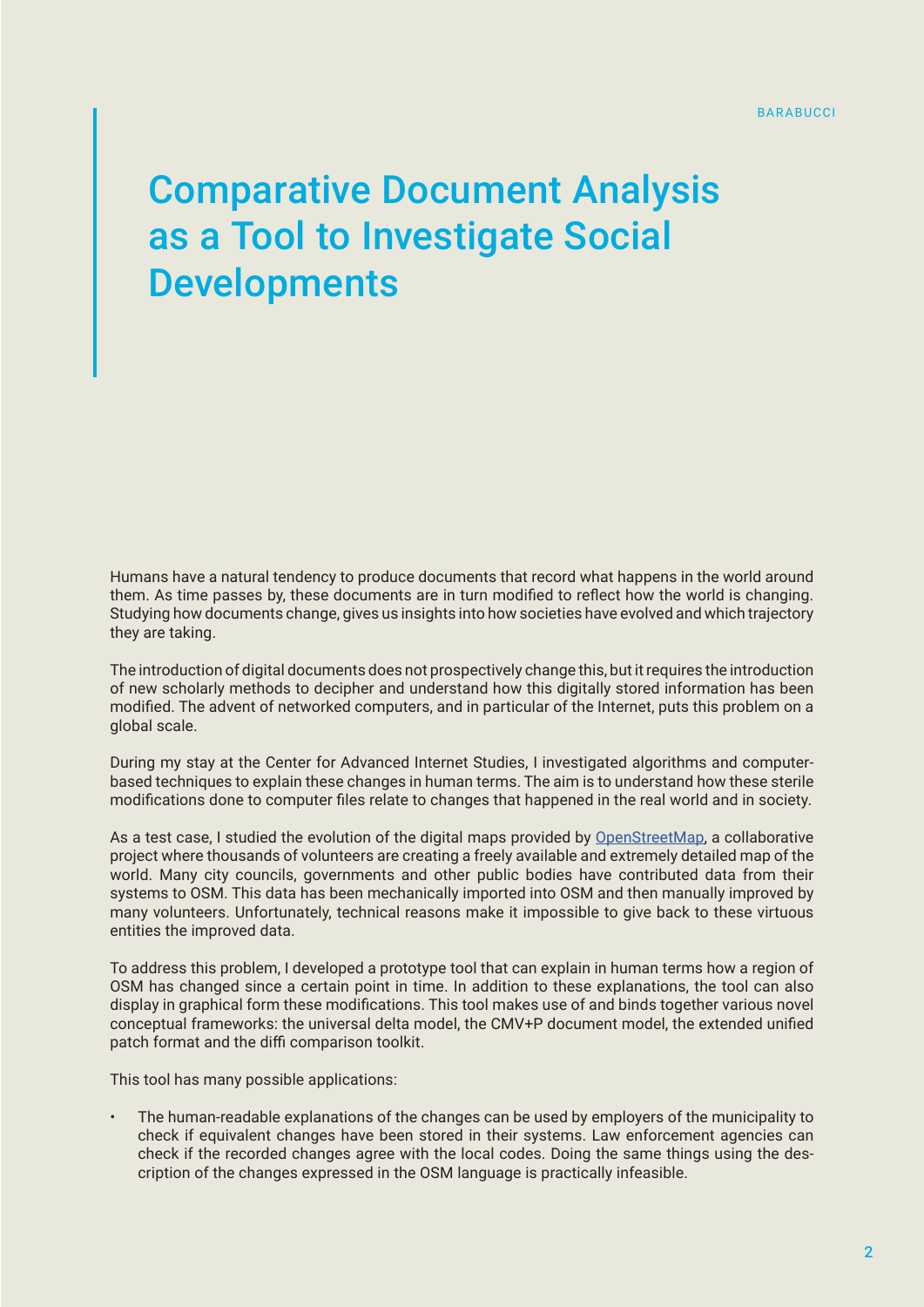- The graphical form of these explanations can be used by journalists and fellow citizens to illustrate how parts of their cities are being transformed.
- The technical description of the changes can be used as a simplified input for the computer system of the public bodies that provided the original data.

My stay at CAIS allowed me to study in depth this particular case of changes that have a relevant impact on society. This study has confirmed that modifications of documents reflect changes in society. The study of document changes is, therefore, fundamental. Additionally, my inquiry has also highlighted the need for novel methods for the analysis of changes in digital documents. The current methods are focused on low-level technical aspects that fail to take into account the context and the semantics of the digital documents that form the backbone of our modern society.

# Changes as Fundamental Entities for the Communication Between Computer Systems

Aside from its theoretical aspects, the concept of change and the techniques to detect and describe changes are central in many practical applications, in particular as a compression mechanism for networked computer systems.

Practically all networked computer systems need to maintain a synchronized state of the information they deal with. For instance, Google Docs need to keep the documents constantly updated for all the users that are editing them. Similarly, a chat program needs to keep the history of messages coherent for all participants in a chat and video games need to know in every moment the state of each player and their actions.

Applications do not send each other the whole state each time a change is made. Instead, the change is understood, encapsulated in what can be called an edit script, and sent to all the other participating applications that are on the network.

Unfortunately, few applications talk the same language when it comes to describing changes. Each application has its own "conceptual model" (i.e. the set of changes one application can detect and describe) as well as its own "wire format" (i.e. the exact binary representation of the detected changes).

The result is that different applications cannot synchronize with each other, even though they all manipulate the same content, often in similar manners.

# The Import Problem: Why Virtuous Municipalities Are Unable to Benefit from the Work of OpenStreetMap

A concrete example of this synchronization problem, caused by the lack of a common language to describe changes, can be seen in OpenStreetMap, in particular with regards to data that has been donated by public bodies.

The OpenStreetMap is a collaborative online project whose aim is to create a complete and freely accessible map of the world. Thousands of volunteers contribute every day to OSM, for example by adding new streets, updating records about which shop is present in which building, describing roadworks and temporary blocks, etc.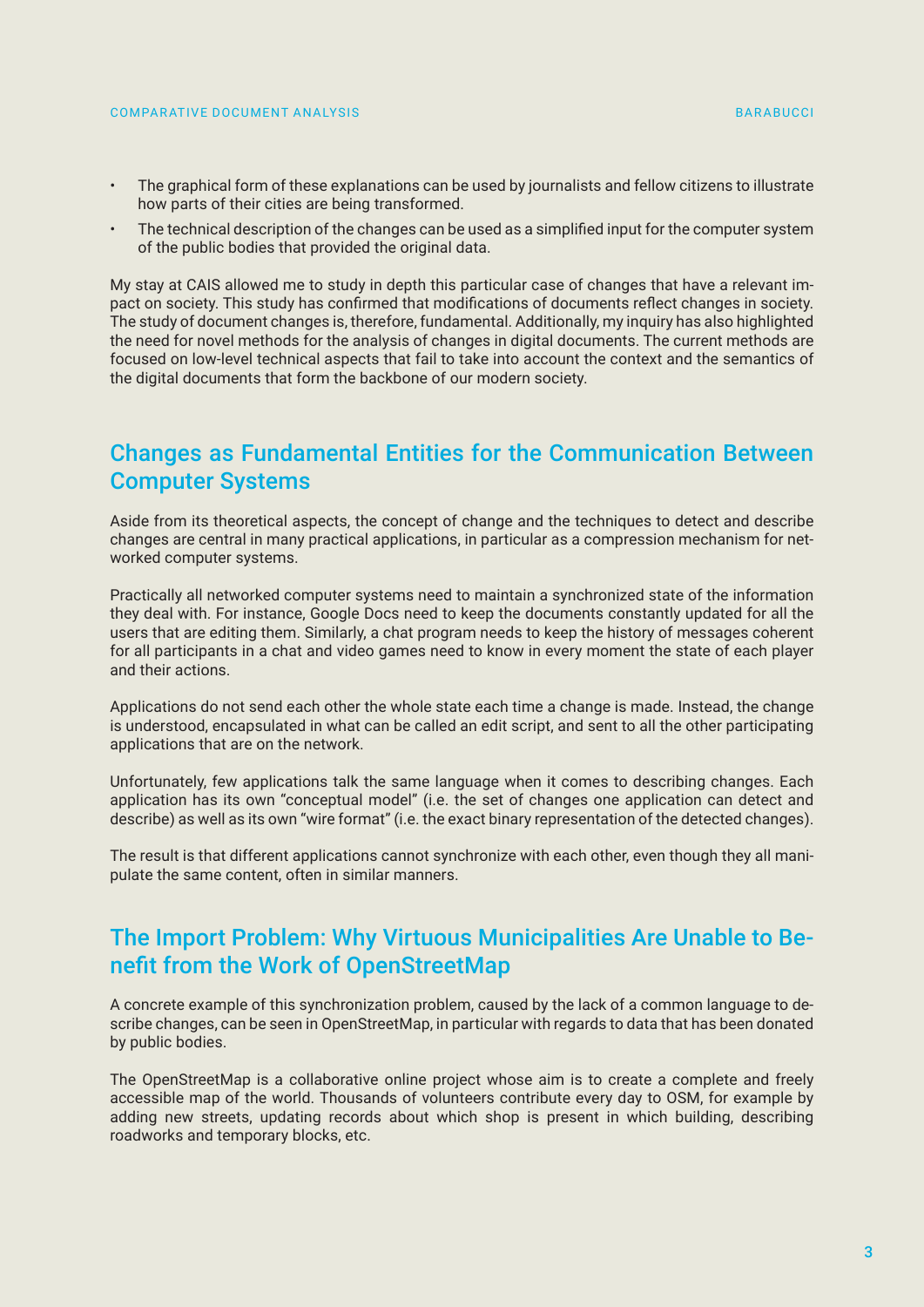#### COMPARATIVE DOCUMENT ANALYSIS BARABUCCI ESTIMATIVE DOCUMENT ANALYSIS

The OSM project started in 2004 and has reached an almost complete coverage of all developed countries since then. As of 2018, most of the edits done, for instance, in Europe are changes to existing data based on changes in the real world (e.g., recently opened construction sites, changes of use of land allotments, changes of course of rivers).

During the years, many city councils, governments and other public bodies (to which we will collectively refer as municipalities) have contributed data from their archives and their systems to OSM – for example street names, building contours, infrastructure locations or suburbs borders. In technical terms, these data contributions are called imports.

The data donated by these public bodies contains many mistakes (e.g., outdated street names, incomplete drawings of newly developed areas, erroneous coordinates of building's outlines). After an import, OSM users spend a considerable amount of time cleaning up the imported data, bringing it up to the OSM quality standards.

### Issues in Getting the Data Back

It would be nice, if the cities could take back the improvements made by the OSM volunteers after the import. This is, however, not possible, mostly for two reasons: one technical and one legal.

From a technical point of view, the main issue is that there is no easy way to isolate what has been changed. And even if there were, the systems used by the municipalities would probably not understand these changes expressed in the OSM data format. The municipalities face, thus, an all-or-nothing decision: replace their data with the OSM data or do nothing. Obviously, no municipality is going to move their systems over to OSM.

There are also legal issues: Is it possible at all to take back data from a volunteer project like OSM? Can the volunteers be trusted? Is the license of the OSM data compatible with the legal requirements of the municipality?

# The Import Problem in Other Domains

The underlying issues that do not permit cities to receive improvements from OSM or provide updated data, are also the cause of similar problems in other domains, for example in document editing.

Documents edited using different applications (say, Open Office and Microsoft Word), cannot be synchronized. For example, it is possible to convert a document from one format to another (e.g. from DOCX to ODT), but afterwards the changes made in the ODT document cannot be merged back in the DOCX document. All collaborators are thus forced to use the same application. The initial conversion is equivalent to the import of data from the municipality into OSM, the subsequent inability to synchronize the two documents is equivalent to the municipalities being unable to integrate back the changes done after the import.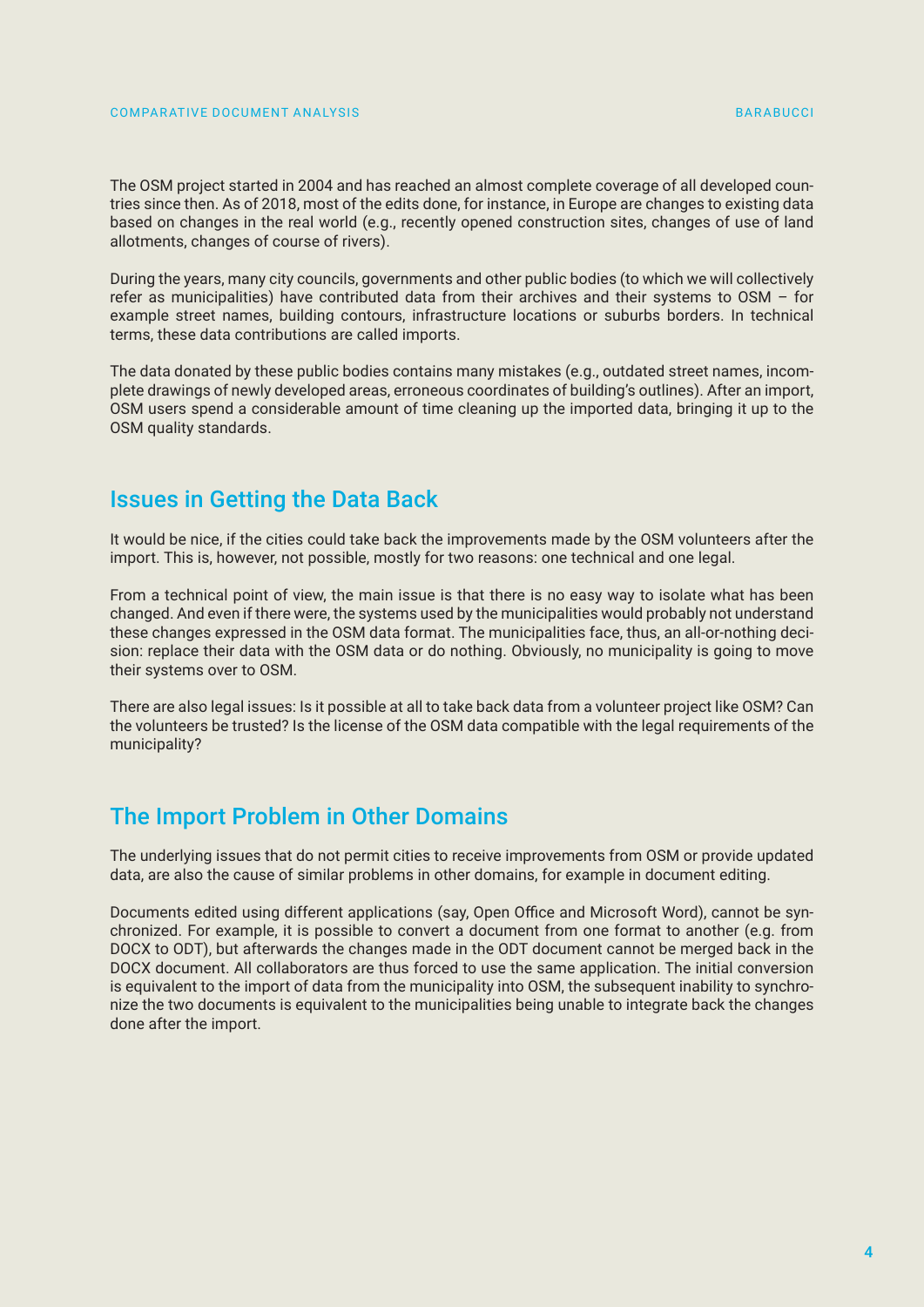# Solving (the Technical Part of) the Import Problem

These difficulties arise from the lack of a theoretical and algorithmic basis that allows a bidirectional flow of information. Many different pieces are missing:

- No formalization of high-level geographical data. Geospatial databases process and manipulate points, lines and areas. Humans work at a higher level of abstraction: streets, buildings, parks. These high-level concepts are not part of the data representation used by the databases.
- No formalization of the kinds of high-level changes that are possible on geographical data. Low-level changes tracked by geospatial databases are described in terms of points being moved around or lines being removed. Cartographers work with different and more structured categories such as "building boundaries have been redrawn to match ground reality" or "Victoria Avenue ends now at km 7, the rest is now called Alexander Avenue."
- No algorithms for reconciling operations done by different actors on maps. Most of the existing algorithms focus on simple plain text documents. For structured data like that recorded in geospatial databases there are only a few rudimentary algorithms available, and none can deal with highlevel geographical data.

The proposed solution to address these issues consists of four steps:

- 1. Formalizing the types of data present in maps.
- 2. Formalizing the kinds of operations done on maps by expert cartographers.
- 3. Implementing of a proof-of-concept algorithm that converts low-level changes done to geospatial databases into high-level changes, allowing changes done by multiple actors to be explained using the terms of the art.
- 4. Using the output of the algorithm to present these changes in a machine-readable way as well as in a human-readable way, for example as short textual description or, graphically, as symbols superimposed on a map.

With these pieces in place, it will be possible to enable a sound bidirectional flow of updates from city systems to OSM and back, solving the presented problems.

# A Theory and a Tool to Understand Changes in OpenStreetMap

The prototype I developed during my stay at CAIS is based on the following theoretical frameworks and programming toolkits that I previously developed in the field of document changes.

The **Universal delta model** allows algorithms to describe modifications not only in terms of low-level changes (e.g., these bytes have changed or those lines have been moved) but also in terms of high-level, domain-specific changes (e.g., "These 27 houses have been renumbered (+1) because of the addition of this building").

The **CMV+P document model** (Content, Model, Variant + Physical embodiment) allows applications to see documents as stacks of level of abstraction, each built on top of the others. For example, a map is, at the same time, a representation of various geographical entities as well as a complex structure of lines and points, a set of coordinates and a series of bits. Under the CMV+P document model, all these views coexist at the same time and the data at one level is connected with the relevant data at other levels of abstraction.

The **Extended Unified Patch format** is a file format that allows the description of changes detected at various CMV+P abstraction levels. A single EUP file generated comparing the state of an OSM region in two points in time describes both how the low-level features have changed (node N moved to posi